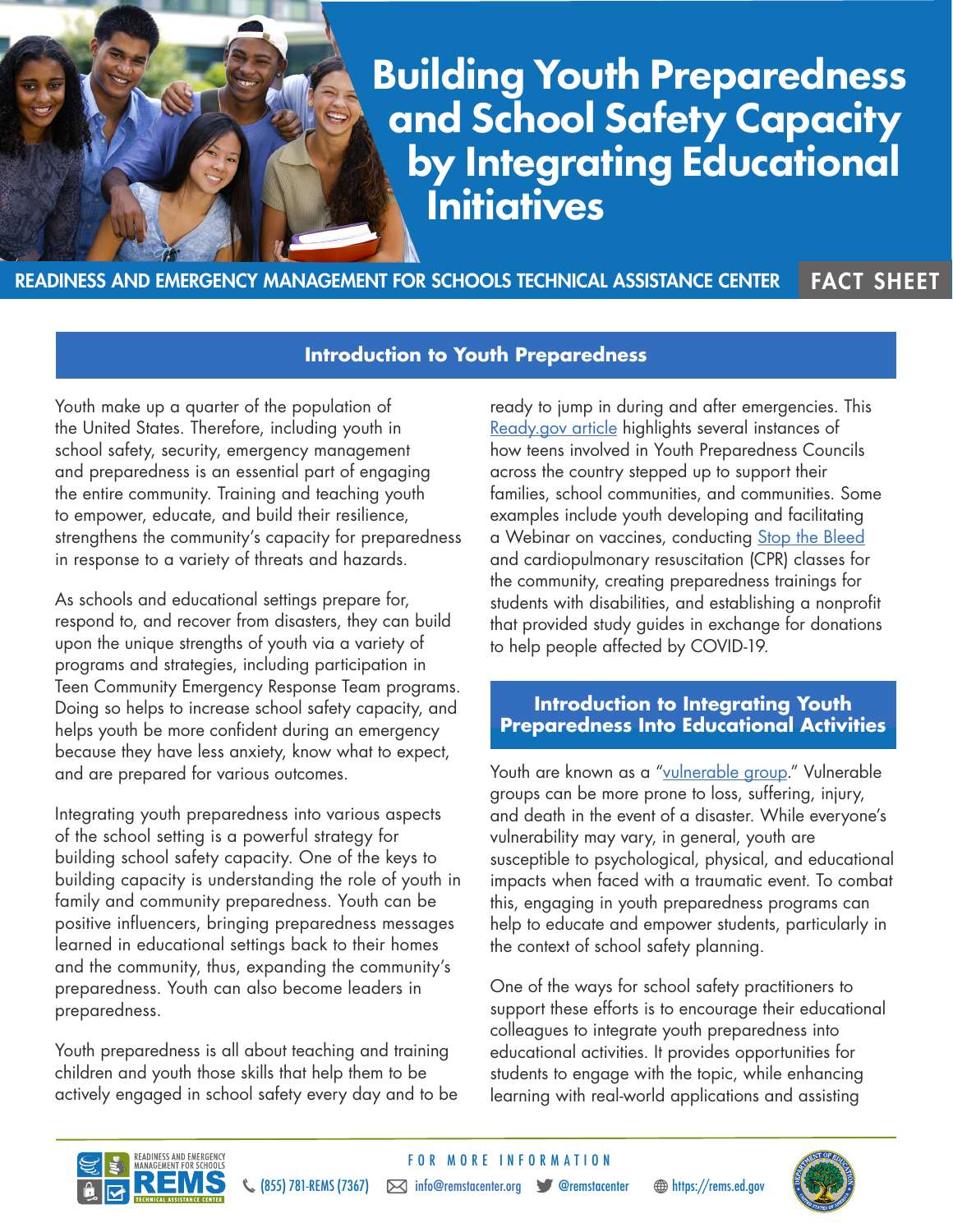educators in making those connections. Schools and other educational settings provide an ideal environment to implement youth preparedness programs as part of its school preparedness activities since it simultaneously benefits the individual students as well as the whole school community. For example, youth preparedness specifically lends itself to topic areas such as science, technology, engineering, and math (STEM) or STEAM with the additional consideration of the arts, as well as career and technical education (CTE) initiatives. Educators are already involved in or familiar with many of these initiatives and academic settings; integrating preparedness-focused activities will help them feel more comfortable with the topic and when emergencies arise.

In the school setting, this can include teaching and training students critical, lifelong, career skills that contribute to preparedness and its individual missions: protection, prevention, mitigation, response, and recovery. Building preparedness capacity in youth at school in the academic and non-academic settings not only benefits the students but also helps to build school and community preparedness capacity at the same time.



## **BENEFITS TO INTEGRATING YOUTH PREPAREDNESS**

There are many benefits to integrating youth preparedness into the school environment and educational activities.

- 1. First, youth become empowered when learning about and understanding risks and knowing preventative or protective actions to take when an emergency or disaster occurs and in turn it builds capacity in school safety. Through explicit instruction, practice, and engagement with preparedness programs, youth begin to feel more comfortable learning about various emergencies and the role they can play before, during, and after incidents. As a result, prepared youth will feel more confident during an actual event.
- 2. Second, training, educating, and including youth in preparedness activities to prepare them for those roles through integrating youth preparedness with educational initiatives provides benefits resulting in increased program and curricular effectiveness, maximized resources, and improved outcomes.
- 3. Third, empowered youth can help engage their families, peers, and communities in disaster readiness. Youth can help spread important messages about preparedness, thereby helping spread the message throughout their community and build intent and capacity.
- 4. Fourth, youth preparedness in schools provides additional opportunities for youth to become leaders and excel in areas beyond the traditional school subject areas such as connecting youth with local and community resources, which helps to give students real-world experiences engaging with adults and other community members. By using this multi-disciplinary approach, there is a greater likelihood of youth making connections, retaining the information, and applying new knowledge.

Preparing youth today will create tomorrow's prepared adults**.** Developing knowledge and skills at a young age often leads to individuals carrying that knowledge into adulthood, creating a more stable, secure, and prepared community.

Building Youth Preparedness and School Safety Capacity by Integrating Educational Initiatives • 2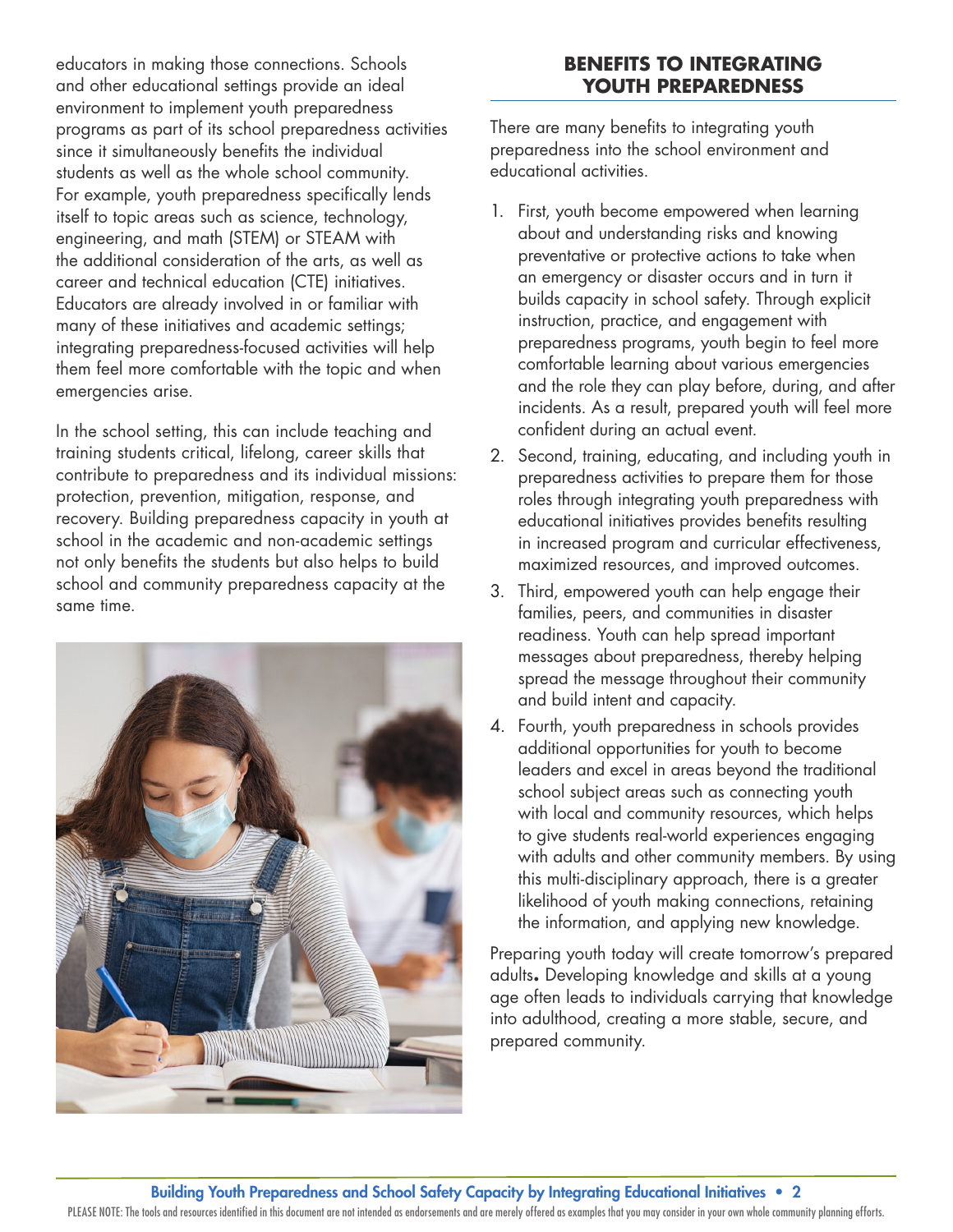## **School Safety**

Initiatives-Science, Technology, Engineering, ART, and Mathematics (STEAM)

Science, Technology, Engineering, and **Mathematics (STEM)** 



Youth Preparedness

Family and Community Engagement

Career and **Technology Education** (CTE)

## **Integrating Youth Preparedness**

Following the curriculum and incorporating preparedness training are not mutually exclusive. An effective strategy to facilitating youth preparedness in educational settings is to integrate it into existing education initiatives.

Educational initiatives like school safety, youth preparedness, family, and community engagement, CTE, STEM, and STEAM intersect with one another, and it is at this intersection that professionals can work together to strengthen outcomes for youth as well as for the school community. Youth preparedness is a bridge to better connecting schools and their community partners.

These initiatives share common best practices and effective strategies, such as

- working with local and regional partners;
- identifying and addressing gaps in the community; and
- building from existing resources.

Effective practice for each initiative begins with building from the needs of the local community, including the local government and business communities; working

together to share resources; collaborating to raise awareness; and promoting opportunities to work together to address the gaps through CTE, STEM, STEAM, and preparedness (for the school and the community it serves). These are enhanced by the school, family, and community engagement activities. For example, considering community preparedness as it relates to response and recovery is reliant upon a myriad of professions (e.g., emergency services, architecture, construction, electrical engineering, plumbing, social services, medical services), which are informed by STEM and STEAM initiatives. Furthermore, through collaboration, implementing some of the critical CTE activities (e.g., career awareness, apprenticeship), schools and communities can work together to help fill these gaps. These and additional preparedness topics such as weather, may be used as a focus area or concept for lessons in the education setting, which are enhanced when done with partner groups or organizations during field experience with youth preparedness programs.

No matter the subject area or initiative, youth are the future workforce and by working with them on youth preparedness, we can immediately increase school and community preparedness while strengthening their postsecondary outcomes.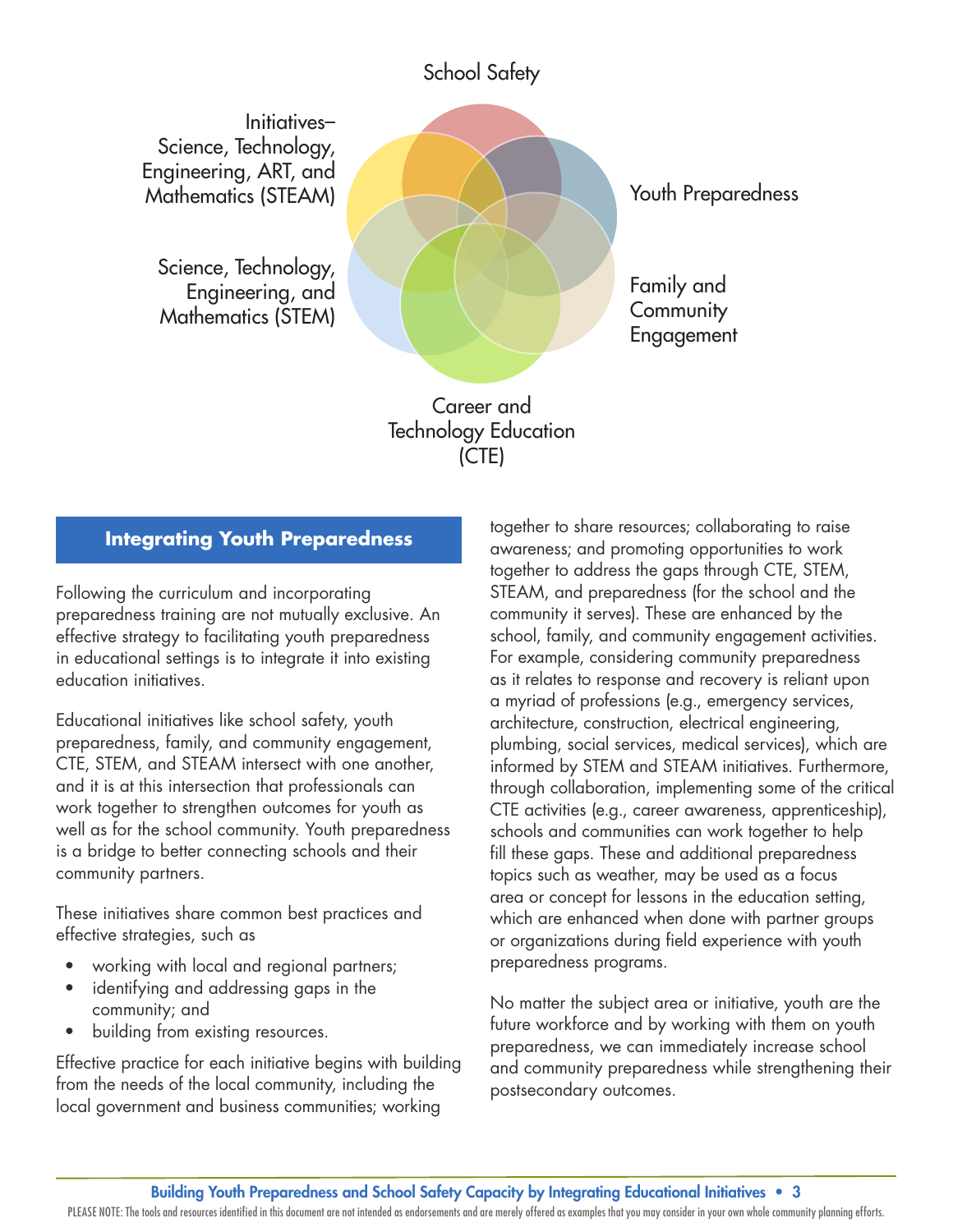## **Youth Preparedness in Action**

## **Tips**

When you embark on integrating youth preparedness into educational settings and activities, here are some tips for where to begin.

- Complete a curriculum audit
- Assemble a team of stakeholders to review the curriculum and determine if there are ideal areas where preparedness can be integrated. For example
	- Include preparedness training with the established curriculum such as the science curriculum.
	- Use preparedness examples to help make real-world connections when selecting or developing lesson activities.
	- Invite community preparedness team members and partners to contribute by reviewing content, recommending activities, or serving as guest speakers in the classroom setting.

#### • Include developmentally appropriate activities

Plan to integrate preparedness programs and preparedness activities that are developmentally appropriate for the age-level of the youth. For example

- Primary and elementary students may work on understanding the role of 911, practice dialing the number, and learn what information they need to give to the dispatcher and what to expect when emergency service providers arrive to help them.
- High school students may learn about how different chemicals in fire extinguishers put out several types of fires during a Chemistry lab.

## • Promote activities that include youth, families, and the community

When multiple stakeholder groups are represented and present, relationships form, and bonds are made. Encourage activities that get stakeholders from different groups to interact and converse with each other. This may include orientations, professional development workshops for the whole school community, listening session for students and families, and more. Activities such as this will facilitate connections organically, setting the stage for future collaboration.

The following section includes examples of youth preparedness in action in the curriculum. For more information and resources, see the next section on Programs, Curricula, Resources, and Activities to Support Preparedness Integration.

## **STEM, STEAM, AND PROJECT-BASED LEARNING (PBL) INITIATIVES**

#### **Preparedness Examples**

Preparedness activities can be easily incorporated into STEM or STEAM activities. For example, preparedness can be a focus for STEM activities addressing health where students must work together to provide first aid, CPR, and other triage support in the event of a reallife emergency. Engaging with connections to the real world gives students the opportunity to get a taste of the work of emergency medical professionals and first responders, while fulfilling STEM requirements.

Preparedness topics may also lend themselves to PBL. Robots and machinery are increasingly being used in emergency responses. Expand the PBL experience by researching and identifying any competitions that might be applicable to the topic, such as practical uses for robotics and machinery in supporting students, staff, and visitors with access and functional needs. Competitions are often a great way to reach students who are often uninterested in traditional lecture-based learning or lessons but are motivated by competition or working in groups.

#### **CTE INITIATIVES**

#### **Preparedness Examples**

Careers in preparedness can attract students as well. Including representatives from a variety of professions and highlighting roles in emergency preparedness in events such as Career Day are great ways to provide students with initial exposure to careers that may have previously been unknown to them. There are numerous vocations and even more jobs within those vocations and sectors that support preparedness, including but not limited to environmental health specialists, emergency medical services practitioners, facilities managers, social workers, geographic information systems specialists, and more.

Building Youth Preparedness and School Safety Capacity by Integrating Educational Initiatives • 4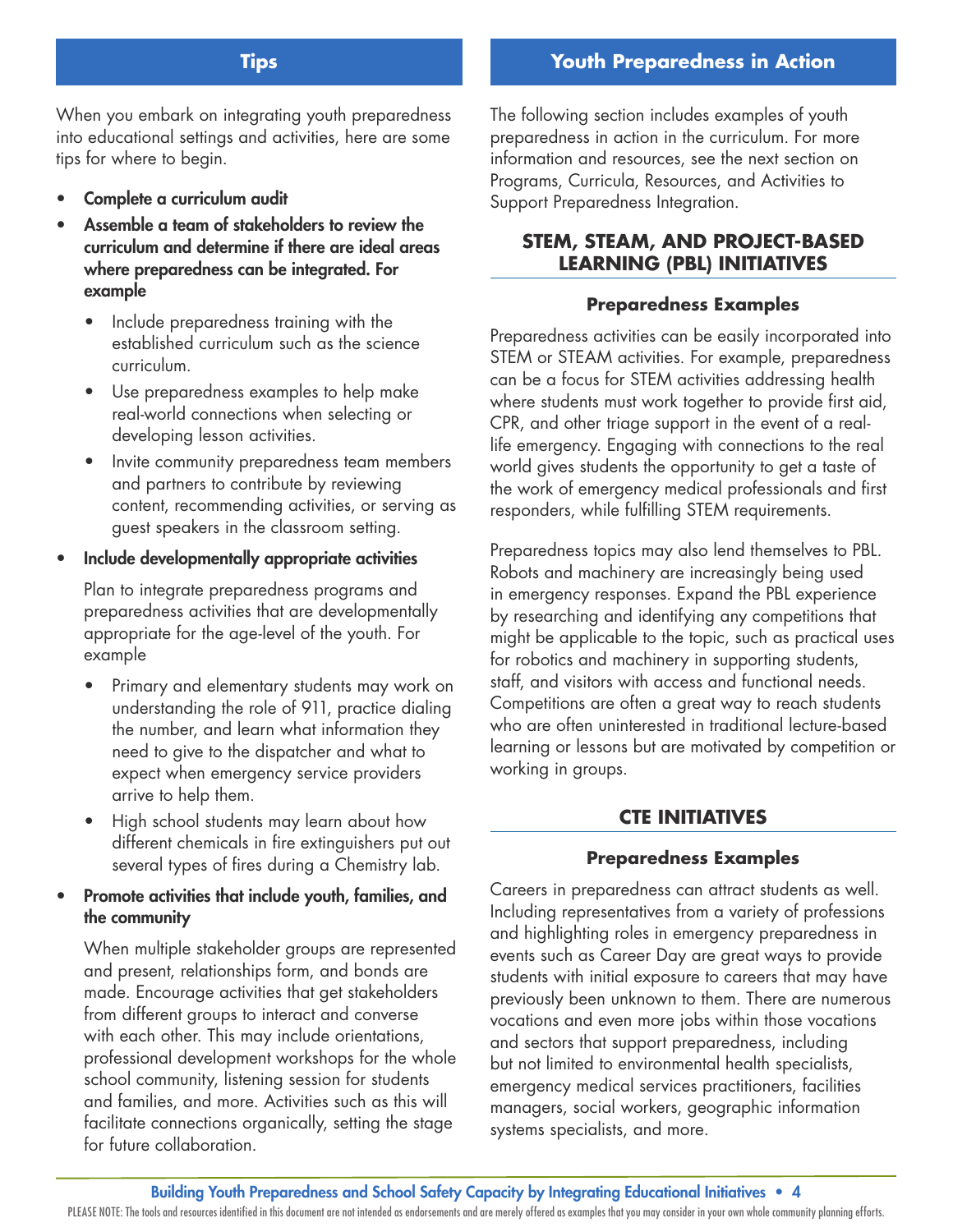Schools can work with community partners to offer programs like the [Teen Community Education Response](https://www.ready.gov/kids/teen-cert)  [Team \(CERT\),](https://www.ready.gov/kids/teen-cert) which provides youth with training and certification in emergency response as part of the school day or with afterschool, extracurricular clubs. At the conclusion of the training, students are eligible to earn professional certification, which helps prepare them for a career as a first responder or for further studies. Some schools integrate components of Teen CERT into applicable high school classes, such as fire and emergency medical services training and first aid and CPR.

Finally, consider including opportunities for field experiences, expeditions, apprenticeships, and internships in preparedness fields and organizations. There are even some programs throughout the country that offer monetary compensation to students as they complete their work experiences.

## **COMMUNITY PREPAREDNESS INITIATIVES**

## **Preparedness Examples**

One of the outcomes of integrating youth preparedness with school safety, security, emergency management, and preparedness is strengthened relationships with community partners, which helps to build school, community, and youth preparedness alike. To connect youth, families, schools, and community groups, offer to hold events such as Fire Prevention Day activities at your school or campus. Schools can invite families and the community and organize activities that facilitate interaction between the stakeholder groups.

Some partners and preparedness agencies host community events or programs like Citizen's Police Academies or Citizen Fire Camps. Many students and families are also interested in receiving training and certification in preparedness topics like CPR, First Aid, or Fire Extinguisher training. Work with the agencies to enroll interested students and families and determine if there is a way to host them in a school or community facility.

Finally, consider inviting trained students, family, or community members to provide prevention training on threat and accident prevention before events such as sports or school-sponsored dances. Through a partnership between youth and community partners,



these opportunities can be expanded to provide outreach and raise awareness of preparedness activities before or at similar events.

## **SOCIAL AND EMOTIONAL INITIATIVES**

#### **Preparedness Examples**

Youth are a vulnerable group, susceptible to psychological, physical, and educational vulnerability. Preparedness training can provide a lower-stress, lower-stakes environment to practice skills such as emergency drills and include an opportunity to discuss the drills and students' emotional states following an event, further reducing threatening feelings and vulnerability.

Including preparedness into other special programs like awareness assemblies, small group discussion or therapy, or student safety officer programs helps to increase students' confidence and allows them to share in a space that is both physically and emotionally safe.

Collaborate and work with other professionals familiar with school climate activities such as school district safety staff, school psychologists, guidance counselors, and social workers to integrate prevention and preparedness into some of the programs, activities, and events they currently organize. One example of these, Student Assistance Programs, is a systematic team process used to mobilize school resources to remove barriers to learning.

#### Building Youth Preparedness and School Safety Capacity by Integrating Educational Initiatives • 5